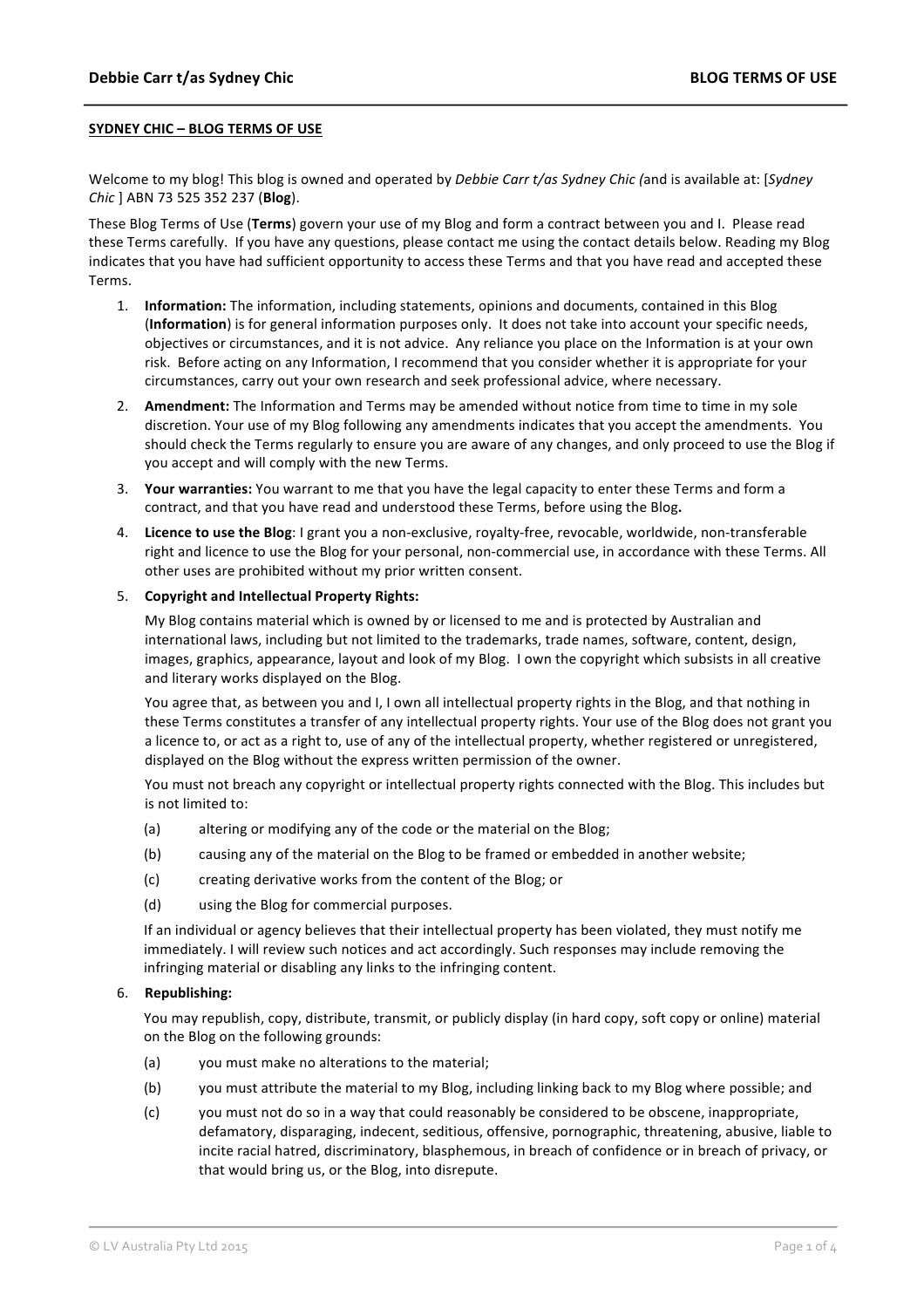You agree that any comments posted on the Blog gives me an implied license to display the comments or incidental reproduction or associated copying.

It is under my complete discretion to remove or terminate access to the Blog if any comments could reasonably be considered to be obscene, inappropriate, defamatory, disparaging, indecent, seditious, offensive, pornographic, threatening, abusive, liable to incite racial hatred, discriminatory, blasphemous, in breach of confidence or in breach of privacy, or that would bring us, or the Blog, into disrepute.

- 7. **Prohibited Conduct:** You must not:
	- (a) Use the Blog for any activities, or post or transmit any material from the Blog:
		- that infringes the intellectual property or other rights of any person;
		- ! that would cause you or me to breach any law, regulation, rule, code or other legal obligation;
		- " that defames, harasses, threatens, menaces, offends or restricts any person;
		- that is or could reasonably be considered to be obscene, inappropriate, defamatory, disparaging, indecent, seditious, offensive, pornographic, threatening, abusive, liable to incite racial hatred, discriminatory, blasphemous, in breach of confidence or in breach of privacy; or
		- that would bring me, or the Blog, into disrepute;
	- (b) Interfere with or inhibit any user from using the Blog;
	- (c) Use the Blog to send unsolicited email messages;
	- (d) Attempt to or tamper with, hinder or modify the Blog, knowingly transmit viruses or other disabling features, or damage or interfere with the Blog, including but not limited to the use of trojan horses, viruses, or piracy or programming routines that may damage or interfere with the Blog; or
	- (e) Facilitate or assist another person to do any of the above acts.
- 8. Privacy: I am committed to protecting your privacy. Please read my Privacy Policy, which is available on the Blog. By agreeing to these Terms, you agree to accept my Privacy Policy.
- 9. **Your content:** If you add any content on the Blog, you:
	- (a) warrant to me that you have all necessary rights to post the content;
	- (b) grant me a perpetual, non-exclusive, royalty-free, irrevocable, worldwide and transferable right and licence to use that content in any way (including but not limited to, by reproducing, changing, and communicating the content to the public) and permit me to authorise any other person to do the same thing;
	- (c) you agree that any content posted by you upon the Blog gives me the implied license to display the content to viewers; and
	- (d) you consent to any act or omission which would otherwise constitute an infringement of your moral rights, and if you add any content in which any third party has moral rights, you must ensure that the third party consents in the same manner.
- 10. **Third party information:** The Blog may contain third party information, including but not limited to user comments, guest articles and advertisements (Third Party Information). I do not control, recommend, endorse, sponsor or approve Third Party Information, including any information, products or services mentioned in Third Party Information. You should make your own investigations with respect to the suitability of Third Party Information for you.
- 11. Third Party links and websites: This Blog may contain links to websites owned by third parties (Third Party **Blogs**). I do not control, recommend, endorse, sponsor or approve Third Party Blogs, including any information, products or services mentioned on Third Party Blogs. You should make your own investigations with respect to the suitability of Third Party Blogs for you.
- 12. Reservation of Rights: I reserve the right to amend or delete any and all of your content, Third Party Information and/or Third Party Blogs, and to block any user, if we believe that there is a violation of these Terms, or for any other reason, in my sole discretion.
- 13. **Delays and outages**: I am not responsible for any delays or interruptions to the Blog. I will use commercially reasonable efforts to minimise delays and interruptions. I cannot warrant that the Blog will be available at all times or at any given time. I may at any time and without notice to you, discontinue the Blog in whole or in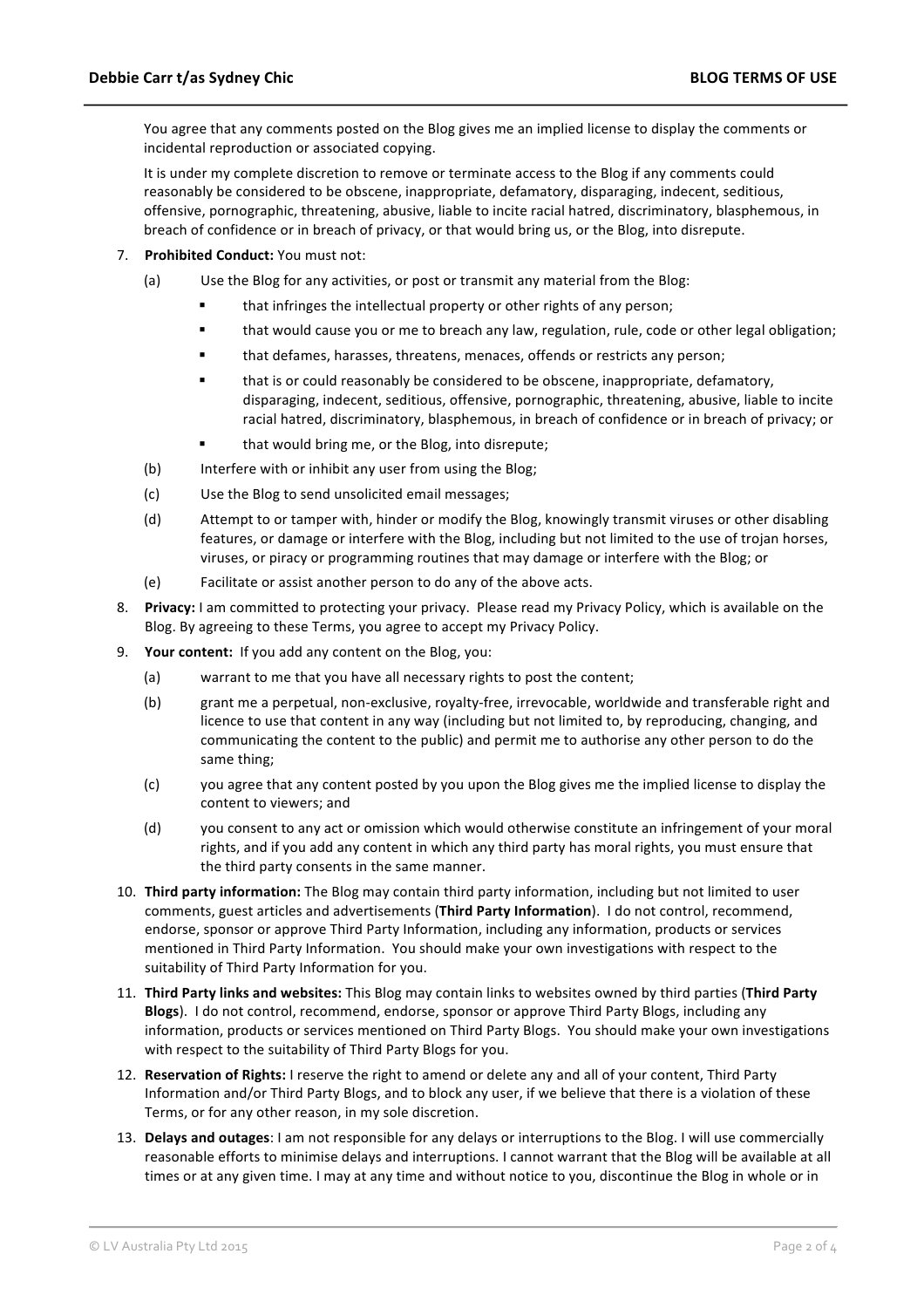part. I am not responsible for any loss, cost, damage or liability that may result from my discontinuance of the Blog.

# 14. Limitation of Liability:

To the extent permitted by law, we exclude all liability for any loss, damage, costs or expense, whether direct, indirect, incidental, special and/or consequential including loss of profits, suffered by you or any third party, or claims made against you or any third party which result from any use of or access to, or any inability to use or access, the Blog.

To the extent permitted by law, we exclude all representations, guarantees, warranties or terms (whether express or implied) other than those expressly set out in these Terms, and the Australian Consumer Law to the extent applicable.

## 15. **Disclaimer:**

The Blog is provided to you without warranties, express or implied, including but not limited to implied warranties of merchantability and/or fitness for a particular purpose. I do not warrant that the functions contained in any material on the Blog or your access to the Blog will be error free, that any defects will be corrected, that the Blog or the server which stores and transmits material to you are free of viruses or any other harmful components, or that the Blog will operate on a continuous basis or be available at any time.

While we endeavour to keep the Blog and Information up to date and correct, we make no representations, warranties or guarantee, express or implied, about:

- (a) the completeness, accuracy, reliability, suitability or availability of any Information, images, products, services, or related graphics contained on the Blog for any purpose;
- (b) Third Party Information; or
- (c) Third Party Blogs.

You read, use, and act on information contained on the Blog, Third Party Information and/or Third Party Blogs, strictly at your own risk.

- 16. **Indemnity:** By using the Blog, you agree to defend and fully indemnify and hold me (and my officers, directors, employees, contractors and agents) harmless from and against all claims, actions, suits, demands, damages, liabilities, costs or expenses (including legal costs and expenses on a full indemnity basis), including in tort, contract or negligence, arising out of or connected to:
	- (a) your use of or access to the Blog;
	- (b) any breach by you of these Terms; or
	- (c) any wilful, unlawful or negligent act or omission by you.

This defence and indemnification obligation will survive these Terms and your use of the Blog. These Terms, and any rights and licences granted hereunder, may not be transferred or assigned by you, but may be assigned by me without restriction.

- 17. Breach: You may only use the Blog for lawful purposes and in a manner consistent with the nature and purpose of the Blog. By using the Blog, you agree that the exclusions and limitations of liability set out in these Terms are reasonable. If you do not think they are reasonable you must not use the Blog. I reserve the right to remove any and all content found to be in breach of intellectual property rights, including without limitation copyright, or which in my opinion is deemed inappropriate and/or illegal. If you breach these Terms, we reserve the right to block you from the Blog and to enforce my rights against you. If we do not act in relation to a breach of these Terms by you, this does not waive my rights to act with respect to subsequent or similar breaches of these Terms by you. All rights not expressly granted in these Terms are reserved.
- 18. **Exclusion of Competitors:** You are prohibited from using the Blog, including the Information, in any way that competes with my business. If you breach this term, we will hold you responsible for any loss that we may sustain, and hold you accountable for any profits that you may make from non-permitted use. I reserve the right to exclude any person from using the Blog and Information, in my sole discretion.
- 19. **Enforceability:** If any provision of these Terms is found to be illegal, invalid or unenforceable by a court of law, then the provision will not apply in that jurisdiction and is deemed not to have been included in these Terms in that jurisdiction. This will not affect the remainder of these Terms, which continue in full force and effect.